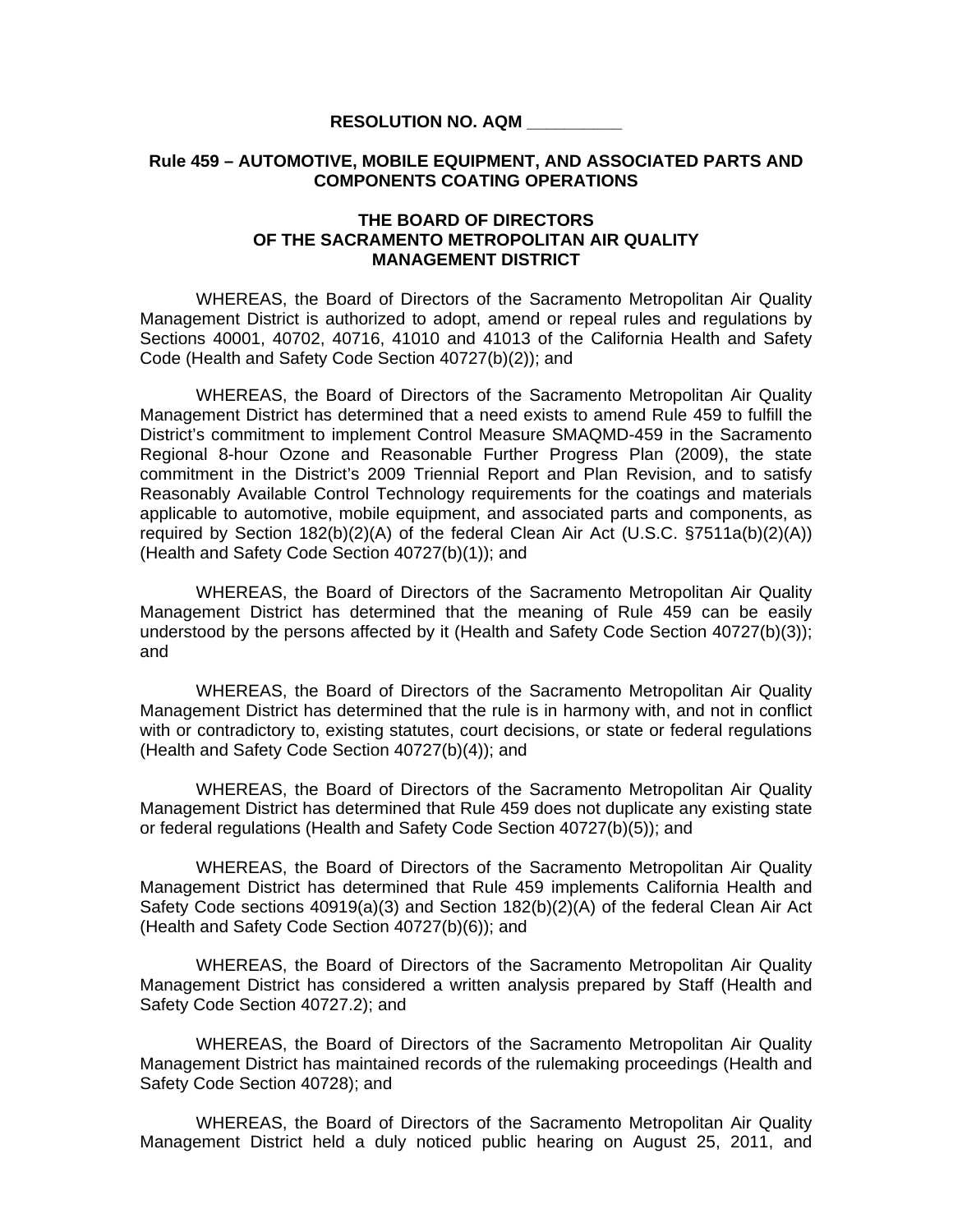Board Resolution Rule 459 August 25, 2011, Page 2

considered public comments on the proposed amendments to Rule 459 (Health and Safety Code Sections 40725 and 40726); and

 WHEREAS, the Board of Directors of the Sacramento Metropolitan Air Quality Management District has considered the socioeconomic impacts of the rule (Health and Safety Code Section 40728.5); and

 WHEREAS, the Board of Directors of the Sacramento Metropolitan Air Quality Management District has determined that the amendments to Rule 459 implement Reasonably Available Control Technology for coatings and materials applicable to automotive, mobile equipment, and associated parts and components, including transportation plastic parts coatings and motor vehicle materials, as specified in the Control Techniques Guidelines for Miscellaneous Metal and Plastic Parts Coatings (EPA-453/R-08-003); and

 WHEREAS, the Board of Directors of the Sacramento Metropolitan Air Quality Management District has determined that the amendment of Rule 459 is exempt from the California Environmental Quality Act (CEQA) under Section 15038 of the State CEQA Guidelines, as an action by a regulatory agency for the protection of the environment and under Section 15061(b)(3) of the State CEQA Guidelines, as an action that can be seen with certainty that there is no possibility the action may have a significant adverse effect on the environment.

NOW, THEREFORE, BE IT RESOLVED THAT the amendment of Rule 459 is exempt from CEQA; and

BE IT FURTHER RESOLVED THAT the Board of Directors of the Sacramento Metropolitan Air Quality Management District approves and adopts the proposed amendments to Rule 459 – AUTOMOTIVE, MOBILE EQUIPMENT, AND ASSOCIATED PARTS AND COMPONENTS COATING OPERATIONS described as \_\_\_\_\_\_\_\_\_\_\_\_\_\_\_\_\_\_\_\_ (Staff recommendation or Alternative option).

BE IT ORDERED that the amendment of Rule 459 be effective as of August 25, 2011; and

BE IT FURTHER ORDERED that the Board of Directors of the Sacramento Metropolitan Air Quality Management District directs Staff to forward amended Rule 459 and all necessary supporting documents to the California Air Resources Board for its approval and subsequent submittal to EPA for final approval as a revision to the State Implementation Plan; and